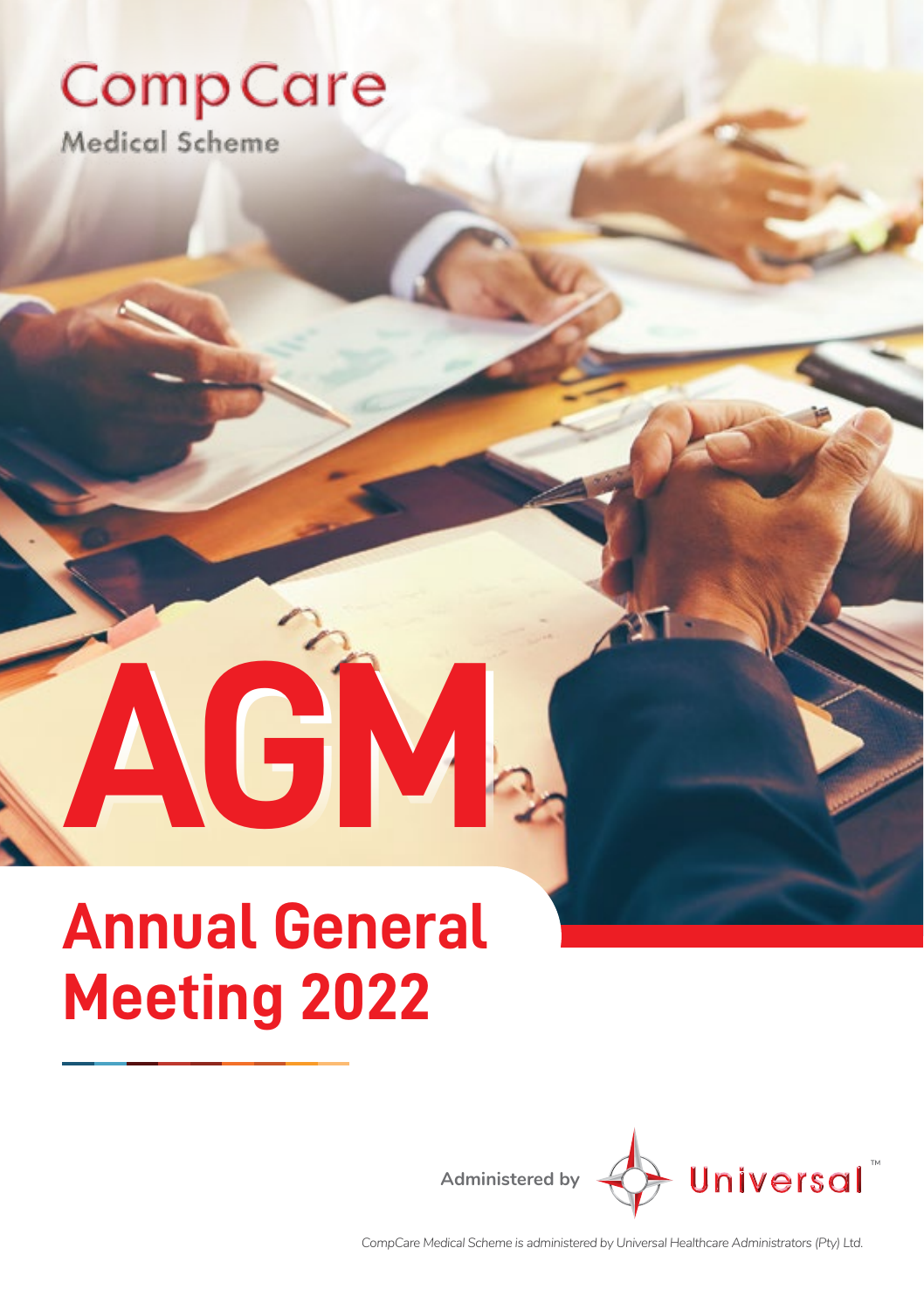

- 1. Welcome, apologies and confirmation of quorum
- 2. To fill Trustee vacancy
	- 2.1 Voting
- 3. To confirm the minutes of the  $43<sup>rd</sup>$  Annual General Meeting held on Wednesday, 02 June 2021
- 4. To receive and consider the Report of the Board of Trustees for the year ended 31 December 2021, and the Annual Financial Statements for the year ended 31 December 2021
- 5. Governance
	- 5.1 Approval of the CompCare Medical Scheme: Remuneration Policy
	- 5.2 Approval of the CompCare Medical Scheme: Travel Cost Allowance Policy for Trustees and Officers of the Scheme
	- 5.3 Approval of the 2023 Trustee Remuneration 5.3.1 Approval of the 2023 Chairman's Retainer
	- 5.4 Appointment of the Auditors for the Ensuing Year
- 6. Motions
- 7. General
- 8. Closure

Notices of motions to be placed before the Annual General Meeting must reach the Principal Officer not later than 7 days prior to the date of the meeting (Tuesday, 14 June 2022).

# **BY ORDER OF THE BOARD OF TRUSTEES**

May 2022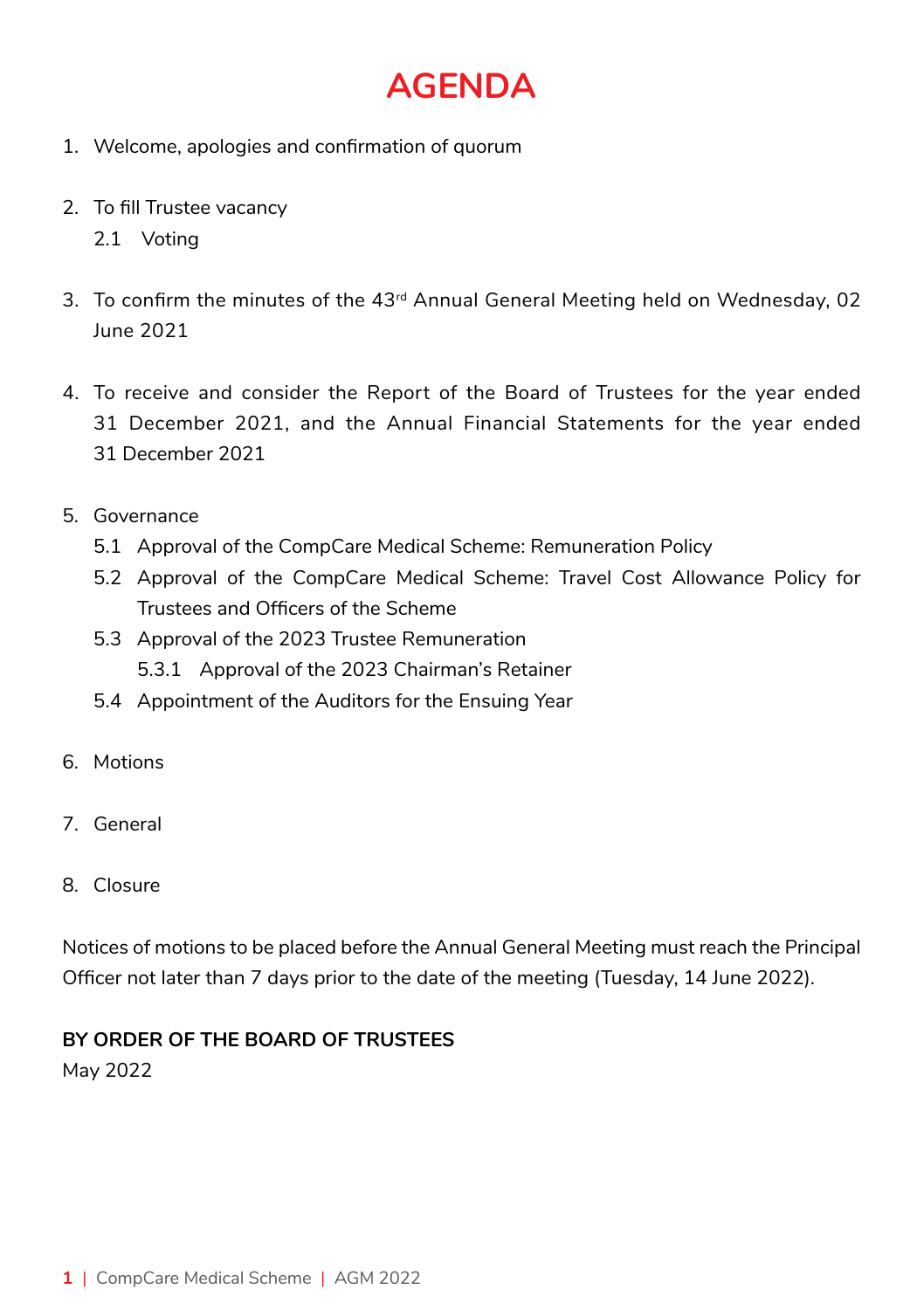# **COMPCARE MEDICAL SCHEME NOMINATION RECEIVED FOR TRUSTEE VACANCY**

The term of one of the current Board of Trustee members of CompCare Medical Scheme ("the Scheme") ends at this Annual General Meeting. The Scheme has called for nominations on 29 April 2022 with a cut off date for nominations on Friday, 13 May 2022.

The Scheme has received one nomination for the vacancy. Herewith find the abridged CV of the candidate for ratification.



Mr de Wit has extensive (29 years) experience in the healthcare industry in South Africa and have had exposure to all aspects of administration as well as aspects relating to Board of Trustees and Trusteeship of medical schemes. He has held senior management, executive and Board positions at some of South Africa's largest medical scheme administrators and therefore has an in-depth knowledge and extensive experience in the healthcare industry from an administrative, governance and financial point of view.

The administrators include Old Mutual Healthcare, Lethimvula Healthcare (subsidiary of Medscheme) and Professional Medical Scheme Administrators (PMSA).

**De Wit, Francois**

He qualified from the Institute of Administration and Commerce, is both a Managed Healthcare Professional and a Health Insurance Associate from the Health Insurance Association of America and is a member of the Institute of Directors of Southern Africa.

# **Medical aid experience:**

- Appointed as Board of Trustee member of CompCare Medical Scheme in September 2021 with his term of office coming to an end at the 2022 AGM. He also served as a member of the Audit Sub-Committee and Financial, Investment and Risk Committees.
- September 2019 to June 2021 and June 2021 to September 2021: Consultant, Universal Healthcare
- January 2017 to date: Principal Officer, Wooltru Healthcare Fund
- July 2013 to August 2019: Trustee, Selfmed Medical Scheme
- April 2011 to March 2013: Executive Client Relations (EXCO member), Professional Medical Scheme Administrators (PMSA)
- June 2009 to September 2010: Executive/ General Manager: Client Relations, Lethimvula Healthcare
- April 2004 to May 2009: Senior Account Executive, Old Mutual Healthcare
- July 2001 to March 2004: Client Services Executive, Old Mutual Healthcare
- June 1997 to June 2001: Scheme Manager, Old Mutual Healthcare

• November 1992 to May 1997: Department Head: Treasury, Old Mutual Healthcare

#### **Qualifications:**

- IAC through the Institute for Administration and Commerce
- MHP and HIAA qualifications of the Health Insurance Association of America
- Other courses completed:
	- BHF Trustee Development Programme
	- CMS Trustee Training
	- • Small Business Management
	- • Facilitation skills
	- • Numerous Financial and HR Related courses
	- • Banking-related courses

# **Professional memberships:**

- M Inst D (Member of the Institute of Directors of Southern Africa)
- Fellow membership of the Institute of Certified Bookkeepers
- South African Institute of Management (former member)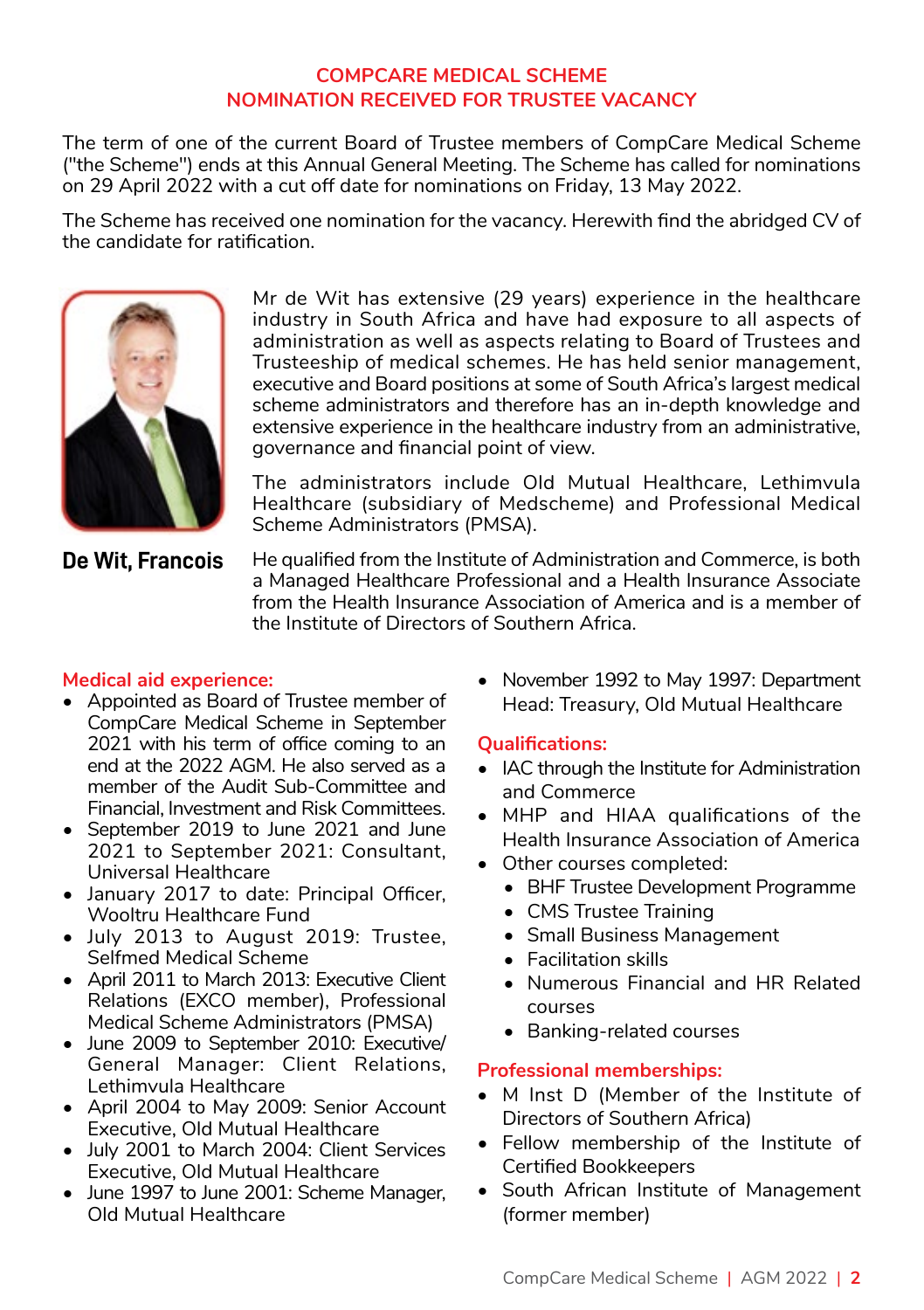#### **DRAFT - COMPCARE MEDICAL SCHEME MINUTES OF THE FORTY-THIRD ANNUAL GENERAL MEETING OF COMPCARE MEDICAL SCHEME, HELD IN THE 19TH HOLE MEETING ROOM, AT THE JOHANNESBURG COUNTRY CLUB WOODMEAD - CNR WOODLANDS DRIVE AND LINCOLN STREET, WOODMEAD, ON WEDNESDAY, 02 JUNE 2021 AT 10H00.**

| 1. | <b>PRESENT:</b>                       |                     |                           |
|----|---------------------------------------|---------------------|---------------------------|
|    | Mr H Odendaal                         |                     | Chairperson - Member      |
|    | Dr A Carlston                         |                     | Member and Trustee        |
|    | Dr R Engelbrecht                      |                     | Member and Trustee        |
|    | Mr T Harris                           |                     | <b>Member and Trustee</b> |
|    | Mr S Ireton                           |                     | Member and Trustee        |
|    | Mr N Landman                          |                     | Member and Trustee        |
|    | Mr B le Roux                          |                     | Member and Trustee        |
|    | Mr K Mnisi                            |                     | <b>Member and Trustee</b> |
|    | Dr S Nkosi                            |                     | Member and Trustee        |
|    | Mr P Wassermann                       |                     | Member and Trustee        |
|    | 48 members as per attendance register |                     |                           |
|    | <b>PRINCIPAL OFFICER:</b>             |                     |                           |
|    | Mr Josua Joubert                      |                     | Member                    |
|    | <b>IN ATTENDANCE:</b>                 |                     |                           |
|    | Ms M Conradie                         | <b>Fund Manager</b> | Universal Healthcare      |
|    | Mr P Dorfling                         | Director            | Universal Healthcare      |
|    | Mr M Bayley                           | Director            | Universal Healthcare      |
|    | Mr C Becker                           | Director            | Universal Healthcare      |

Mr C Becker **Burne Communist Communist C** Director **Mr C Becker Mr C Becker Mr C Becker C** Communist Communist Communist Communist Communist Communist Communist Communist Communist Communist Communist Communist Commu Scheme Secretary

**APOLOGIES:**

Ms T Ntlebi<br>
Ms T Ntlebi<br>
Membership no. 1803208<br>
Membership no. 1803208

**OBSERVER:**<br>Ms V Pullen

**NOTICE:**

 The notice dated May 2021, calling the meeting was taken as read.

#### **2. CHAIRPERSON'S WELCOME TO MEMBERS:**

The Chairperson introduced himself and welcomed those present to the Forty-Third Annual General Meeting (AGM) of the CompCare Medical Scheme (CompCare).

Membership no. 1803208

Council for Medical Schemes

He advised that the meeting had been published as per the Rules of the Scheme. The necessary quorum being present, the Chairperson declared the meeting duly constituted.

#### **3. TO FILL TRUSTEE VACANCIES:**

In terms of the Rules of the Scheme, the affairs must be managed by a Board consisting of 8 (eight) persons who are fit and proper to be Trustees. The term of the current Board of Trustees of the Scheme comes to an end at this Annual General Meeting. A new Board of Trustees of 8 (eight) Trustees must therefore be elected in terms of the exposition document submitted to the Council for Medical Schemes upon the amalgamation of CompCare and Selfmed Medical Schemes.

This provides members with an opportunity to nominate and vote for other members of the Scheme who they feel would best represent their interests on the Board.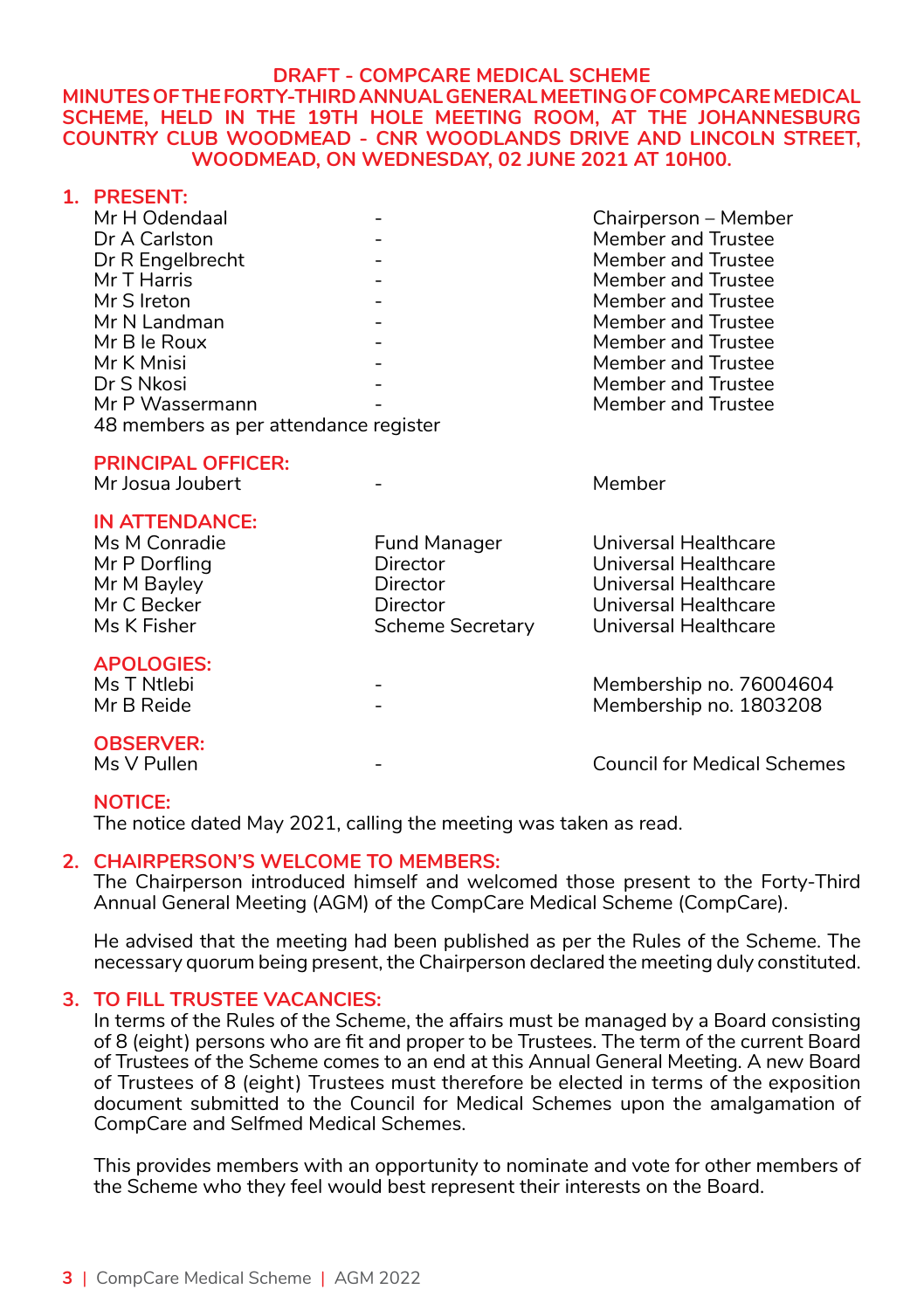In terms of the Rules of the Scheme the Trustees must be elected by members from amongst members to serve terms of office of 4 years each. The Scheme called for nominations from members to fill the vacancies in terms of the Rules of the Scheme and the following nominations were received:

- Dr Alan Carlston
- Mr Francois de Wit
- Dr Reginald Engelbrecht
- Mr Trevor Harris
- Mr Stephen Ireton
- Mr Nico Landman
- Mr Bernard le Roux
- Mr Harold Leviton
- Mr Koenrad Peter Mnisi
- Dr Simangele Nkosi
- Mr Samuel Odendaal
- Mr Richard van der Merwe
- Mr Petrus Wassermann
- Mr Craig Wright

As a result, 14 nominations were received for 8 vacancies. All the candidates met the requirements in terms of the Rules of the Scheme and have completed the official Council for Medical Schemes vetting form to confirm that they are fit and proper to serve as Trustees on the CompCare Board. The names, photographs and abridged curriculum vitae (CV's) are in the Candidate List and Abridged CV booklet that was posted and emailed to members in terms of the Rules of the Scheme and a copy handed out with the AGM booklet upon registration at this meeting.

As we have received more nominations than vacancies, members present at the Annual General Meeting will therefore vote to fill these vacancies. In terms of the Rules of the Scheme voting will take place via ballot which was also handed out upon registration. Each principal member present will have one vote as well as votes for proxies received and must vote for 8 candidates only, out of the 14 nominations.

The Board of Trustees had engaged the Scheme's auditors Deloitte & Touche (Deloitte) to adjudicate the voting process and the counting of the votes.

Following the election, and counting of the ballots by Deloitte, the results will be verified by the Principal Officer and announced at the end of the meeting under point 8 on the agenda.

The members were given time to vote and to complete the process.

#### **4. MINUTES OF THE FORTY-SECOND ANNUAL GENERAL MEETING HELD ON 25 NOVEMBER 2020:**

 The Minutes of the Forty-Second Annual General Meeting held on 25 November 2020, having been circulated with the notice of meeting, were taken as read.

There being no amendments to the Minutes, the Chairperson called for a proposer and seconder for the acceptance of the Minutes. Dr R Engelbrecht proposed and Mr N Landman seconded that the minutes be accepted as a true record of the proceedings and signed by the Chairperson.

#### **5. ANNUAL FINANCIAL STATEMENTS FOR THE YEAR ENDED 31 DECEMBER 2020:**

The Annual Financial Statements of the Scheme for the year ended 31 December 2020 had been circulated to members together with the notice of meeting.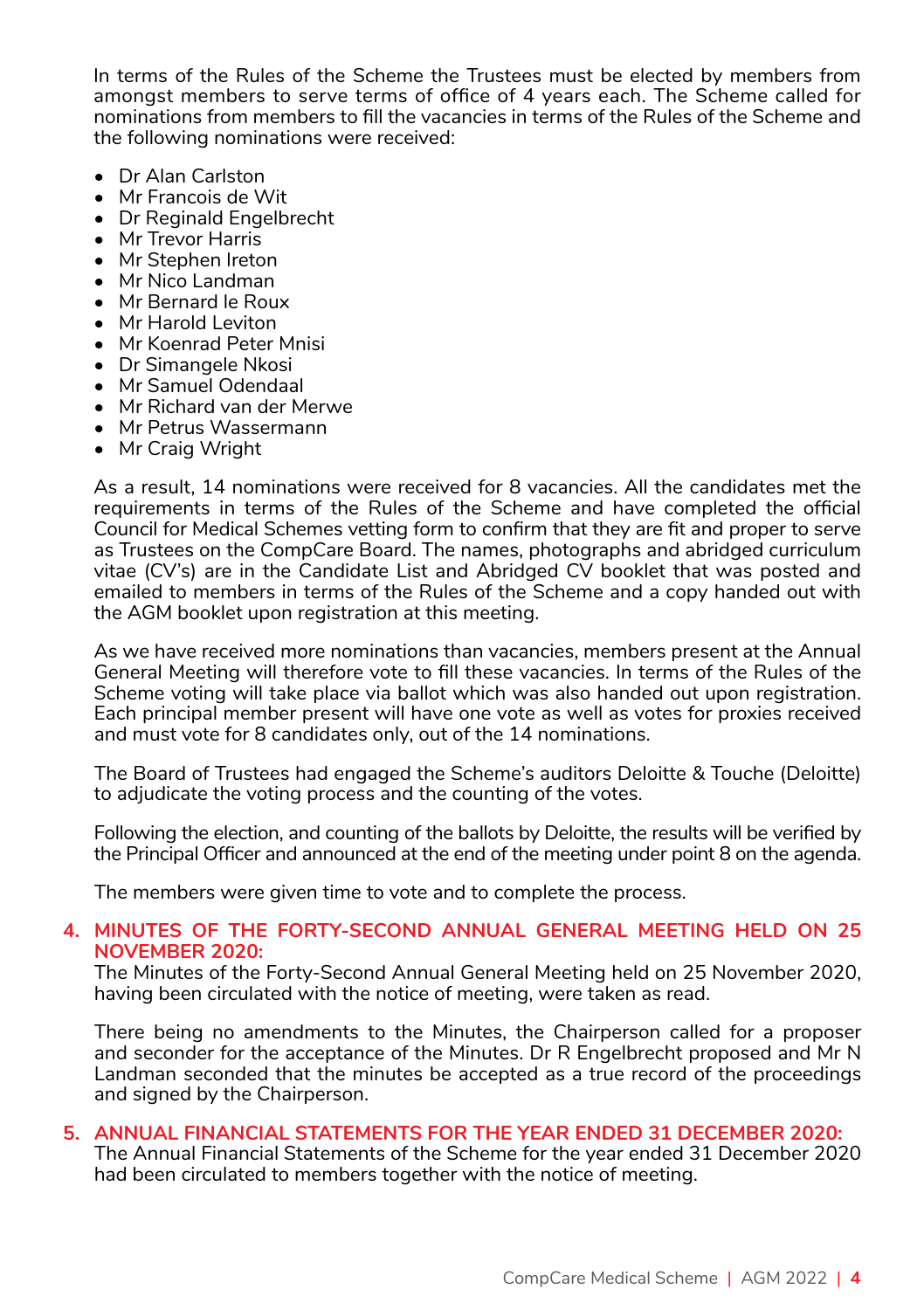The Chairperson gave a brief overview of the performance of the Scheme and highlighted the following:

- The Scheme incurred a net surplus for the year of R48.5m compared to R10.6m in the prior year.
- $\bullet$  The solvency ratio, which is the key element of any medical scheme is 49.5%, which was well above the 25% statutory requirement of the Medical Schemes Act.
- Average number of beneficiaries 33 317 compared to 34 281 from the previous year, the prime reason for the decrease was affordability.
- The Scheme has total assets of R567m.
- Accumulated Funds of R438m

The Chairperson noted that the financial performance of the Scheme is monitored rigorously by the Scheme's Finance Committee and that a full set of the Scheme's Annual Financial Statements were available on the Scheme's website.

As there were no questions, the Chairperson moved that the Annual Financial Statements as at 31 December 2020 be adopted and that all matters and actions undertaken by the Administrators on behalf of the Scheme, be confirmed.

Mr T Harris proposed the motion which was duly seconded by Dr R Engelbrecht and carried unanimously.

#### **6. GOVERNANCE:**

It was noted that the Trustee remuneration paid in a financial year is detailed in the Annual Financial Statements, which are available on the Scheme's website. The Board of Trustees' total remuneration must be approved by members at the Annual General Meeting in terms of rule 20.19 of the Registered Scheme Rules.

#### **6.1. APPROVAL OF 2021 TRUSTEE REMUNERATION**

The Principal Officer advised that the difference between the proposal being put forward at this meeting and the previous Annual General Meeting, is that last year the meeting was held in November where there was a clear indication of what was happening in the industry and in the environment and the proposal came about after engaging with the Scheme's actuaries and after consultation with the Audit Committee to determine the increases for 2021. This year it is different in that product design for next year has not yet been considered, nor increases for members, nor any other expenses that will increase for next year.

As such, the proposal for the year 2022 is a fee increase up to a maximum of a 5% for the Trustees.

The Principal Officer advised that the Trustee remuneration for 2021 was R23 620 per meeting attended. The proposed maximum remuneration for the year 2022 is R24 800 per meeting attended, effective 1 January 2022.

After due consideration, there being no objection, the motion for the 2022 trustee fee as presented, was proposed by Mr H Leviton, duly seconded by Mr R Parsons and carried unanimously.

#### **6.1.1. APPROVAL OF RETAINER FEE PAID TO THE CHAIRPERSON**

The Principal Officer explained that the retainer fee paid is compensation for all ad-hoc meetings and time spent on Scheme affairs. The same proposal applies in respect of the retainer fee, whereby for the year 2022, a fee increase up to a maximum of 5% is recommended for the Chairperson.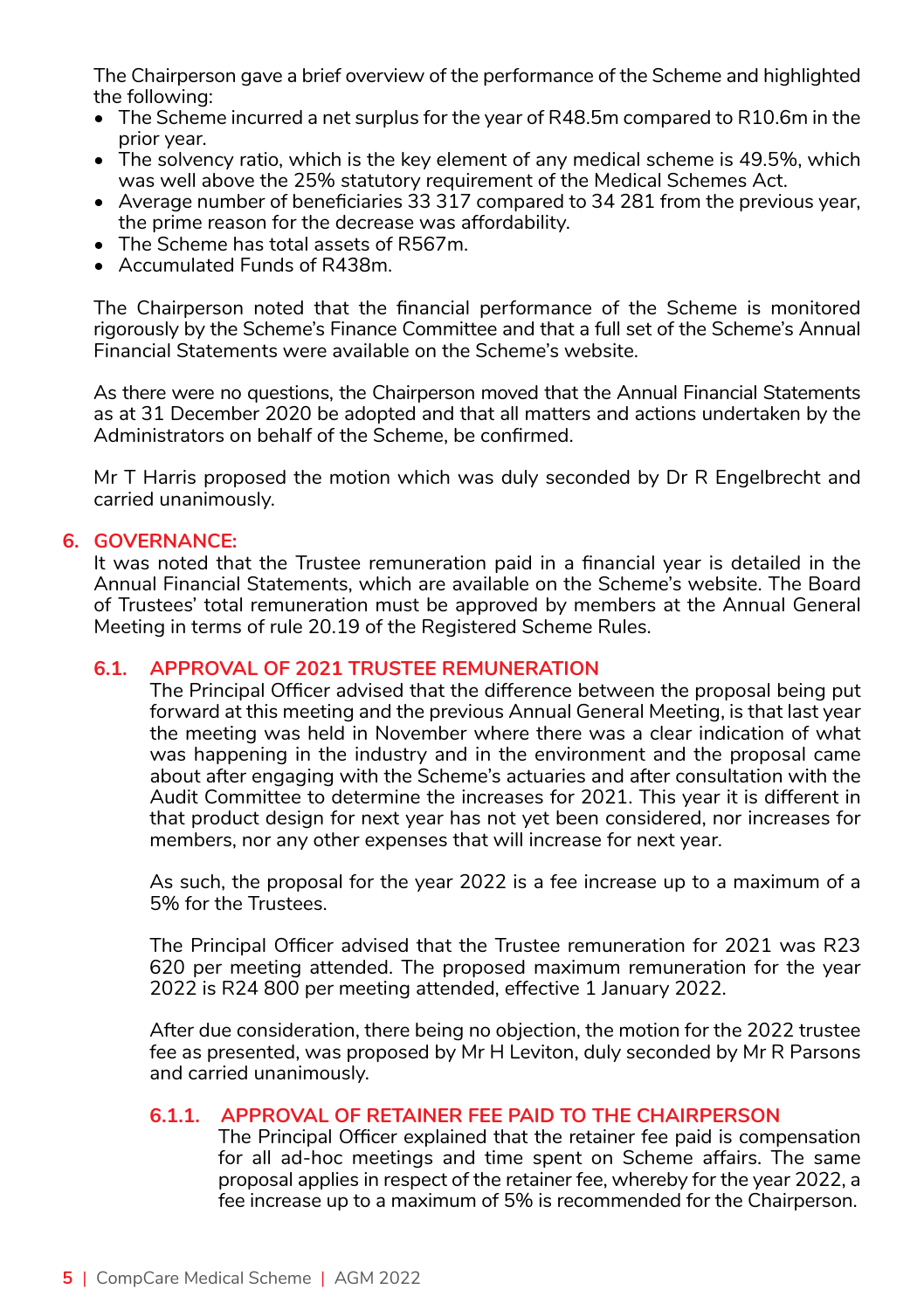The current retainer fee paid to the Chairperson is R24 900 per month. The retainer fee for the year 2022 is recommended at R26 145 per month, effective 1 January 2022.

After due consideration, there being no objection, the motion was proposed by Mr H Leviton, duly seconded by Mr R Parsons and carried unanimously.

# **6.2. APPOINTMENT OF AUDITORS FOR THE ENSUING YEAR**

The Chairperson advised that Deloitte & Touche is the current Auditors of the Scheme and it is recommended by the Audit Committee and the Board of Trustees that they be re-appointed for the 2021 financial audit.

The motion to re-appoint Deloitte and Touche as the Scheme's Auditor for the ensuing year was proposed by Mr B le Roux, duly seconded by Mr P Wassermann and was carried unanimously.

#### **7. NOTICES OF MOTIONS:**

 The Chairperson reported that no specific notices of motions have been received to be placed before the meeting. What was received are benefit related queries which were noted as follows:

- T Schumann, membership no. 3690095: Related to the contribution and billings department.
- • E Herzfeld, membership no. 7522038, who had questions on the COVID1-19 benefit on the MedX option.
- PH Wareham, membership no. 6939177, who had questions relating to the COVID-19 benefit and registration sites.

The Chairperson reiterated that this was not the forum to address queries. These have been dealt with on an individual basis, outside the meeting by the Fund Manager who will also be available after the meeting to address any further queries with members.

# **8. GENERAL:**

#### **8.1. OVERVIEW ON COVID-19**

The Principal Officer advised that the most important aspect to understand are the rumours in the market that competitors managed to implement a system where some of their members can register for the vaccine and get preference if they are members of a specific scheme.

He wished to make it abundantly clear that the only organisation that manages the registration process of the vaccine is the government, by way of the EVDS system.

The confusion may have arisen where some competitors have registered their offices as vaccine sites and members are under the impression that it was the medical scheme that had arranged for their members to get preferential treatment. This is not the case.

For information purposes, the Principal Officer gave an overview on COVID-19 as follows:

He recalled that in 2020 since the outbreak of the pandemic, CompCare had conducted 4 930 tests of which 671 members tested positive (13.6%). Of the 671 positive members, 157 were admitted to hospital (23%).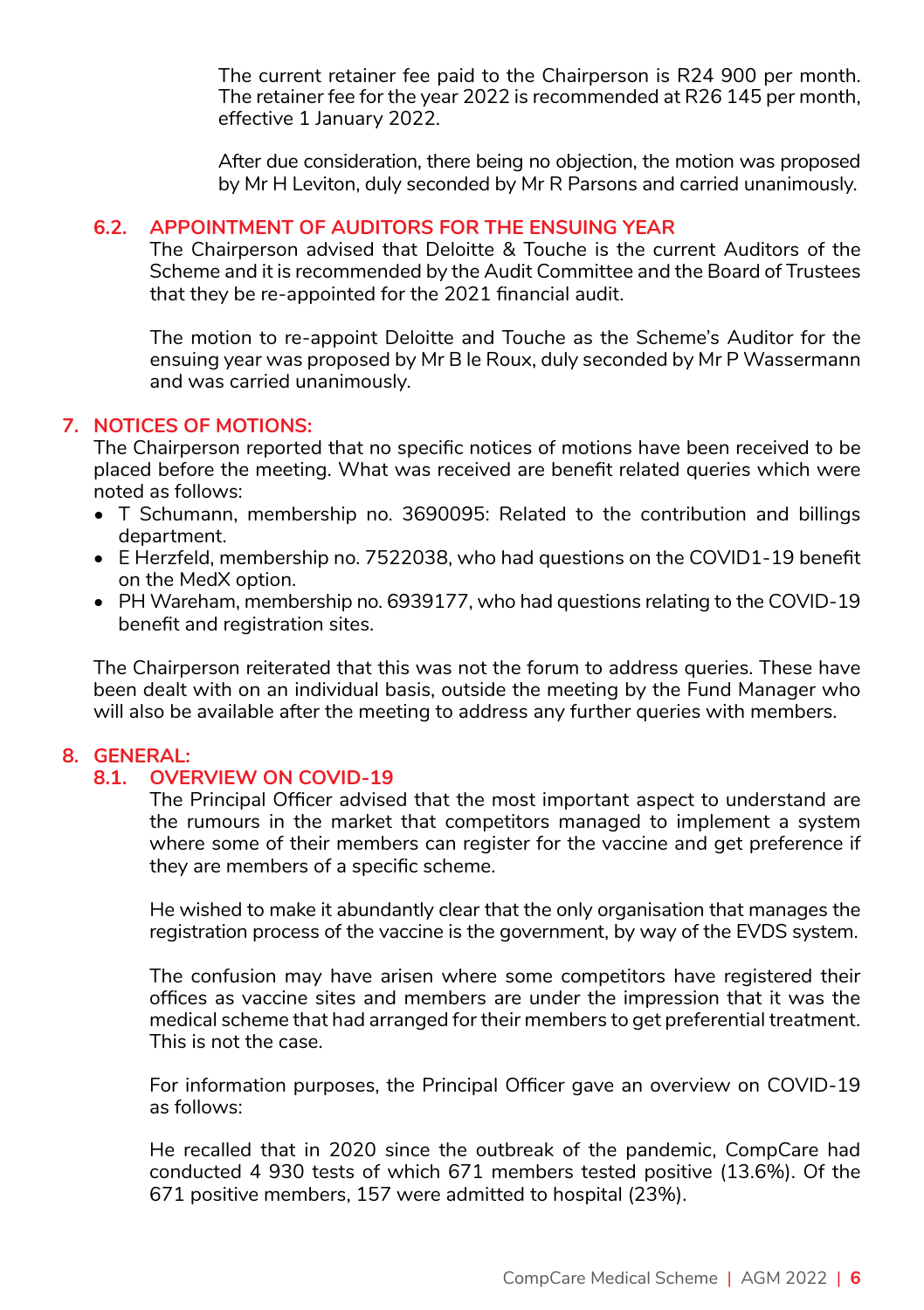In 2021 since the outbreak of the pandemic, CompCare has conducted 10 317 tests for COVID-19, of which 1 450 members tested positive (14%). Of the 1 450 positive members, 332 were admitted to hospital (22%). Currently there are 2 (two) CompCare members in hospital. There has been an increase in fatalities from 23 (14%) in 2020 compared to 58 fatalities (17%) in 2021, which talks to the severity of the new strain being experienced in the Scheme.

On average, the Length of Stay in hospital is 9.34 days and that is why the Scheme encourages CompCare members to have the vaccine. The average cost for members that are hospitalised is R104 000 per member.

In terms of total claims paid out by the Scheme for COVID-19 related claims, since the outset of the pandemic, out-patient claims which are members who went for tests and for members who needed medication but were not admitted to hospital, amounts to R7.4m, and in-hospital claims amount to R40.7m totalling some R48m, which relates to 5.09% of the Scheme's total claims for the year.

#### **8.2. THE CHAIRPERSON INVITED THOSE PRESENT TO RAISE ANY GENERAL MATTERS:**

8.2.1. Mr Siebrandt referred to recent media comments regarding the National Health Insurance (NHI) whereby medical schemes should transfer their reserves to the NHI Fund. Of concern was the fact that the reserves are members' funds.

Mr Pieter Dorfling of Universal Healthcare Administrators, assured the meeting that there is no formal request from the Department of Health or Treasury, that the reserves must be transferred, and there is certainly many legal and constitutional issues associated with it so as rightly said, it was merely a comment that was sensationalised in the media.

#### **9. GENERAL:**

 The Chairperson expressed his sincere thanks and appreciation to the Board of Trustees whose current tenure had come to an end.

#### **9.1. CONFIRMATION OF BOARD OF TRUSTEES**

Following the election and the counting of the ballots, the Board of Trustees was confirmed by the Principal Officer as follows:

- • Dr Alan Carlston
- Mr Stephen Ireton
- Mr Nico Landman
- Mr Koenrad Mnisi
- • Dr Simangele Nkosi
- • Mr Samuel Hermanus Daniel Odendaal
- • Mr Richard van der Merwe
- Mr Petrus Wassermann

There being no further business the Chairperson once again expressed sincere thanks and appreciation to members, trustees and to Universal for their attendance and declared the meeting closed at 11h30.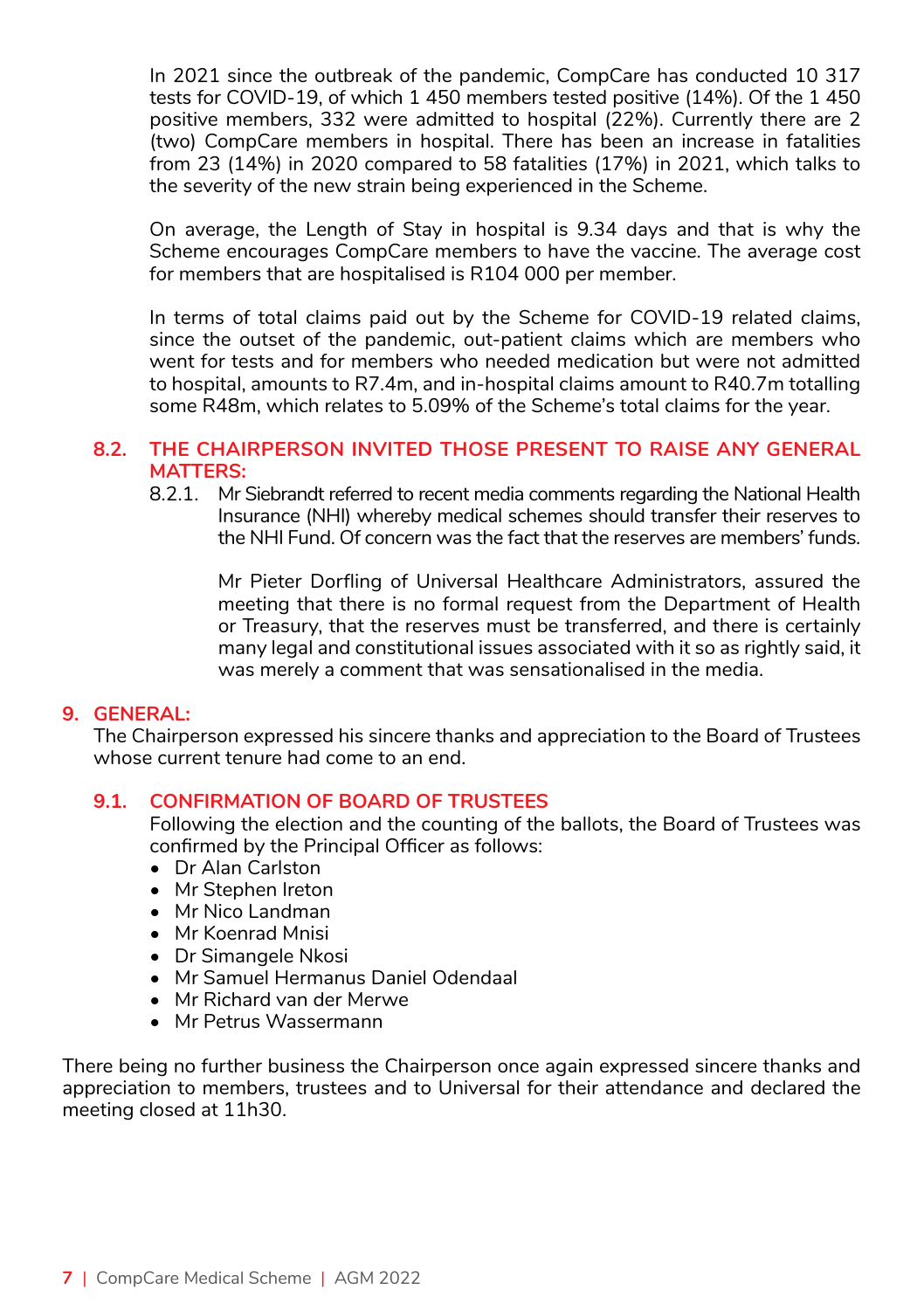#### **COMPCARE MEDICAL SCHEME EXTRACT FROM THE ANNUAL FINANCIAL STATEMENTS FOR THE YEAR ENDED 31 DECEMBER 2021**

# **OPERATIONAL STATISTICS AS AT 31 DECEMBER 2021**

|                                                                       | 2021    | 2020     |
|-----------------------------------------------------------------------|---------|----------|
| Average number of members                                             | 18 167  | 20 7 9 2 |
| Average number of beneficiaries                                       | 29 3 95 | 33 3 1 7 |
| Net contributions per average beneficiary per month (R)               | 2439    | 1990     |
| Relevant healthcare expenditure per average beneficiary per month (R) |         | 1535     |
| Average age of beneficiaries                                          | 42      | 44       |
| Pensioner ratio (%)                                                   | 21.9%   | 24.2%    |
| Average accumulated funds per member at year end (R)                  | 20417   | 21 067   |
| Solvency Ratio (%)                                                    | 43.1%   | 49.5%    |

# **STATEMENT OF FINANCIAL POSITION AS AT 31 DECEMBER 2021**

|               | $-$<br>− | $\sim$ $\sim$ $\sim$ |
|---------------|----------|----------------------|
| <b>ASSETS</b> |          |                      |

| Non-current assets                                    | 24 750      |             |
|-------------------------------------------------------|-------------|-------------|
| Property, plant and equipment                         | 24 750      |             |
| Right-of-use asset                                    |             |             |
|                                                       |             |             |
| <b>Current assets</b>                                 | 536 692 966 | 567 454 648 |
| Trade and other receivables                           | 42 294 859  | 48 359 423  |
| Investments held at fair value through profit or loss | 309 187 348 | 269 348 386 |
|                                                       |             |             |
| Cash and cash equivalents                             | 185 210 759 | 249 746 839 |
| Scheme                                                | 185 210 759 | 249 746 839 |
|                                                       |             |             |
| <b>Total assets</b>                                   | 536 717 716 | 567 454 649 |

#### **FUNDS AND LIABILITIES**

| Members' funds                     | 405 377 208 | 438 034 523 |
|------------------------------------|-------------|-------------|
| Accumulated funds                  | 405 377 208 | 438 034 523 |
| <b>Current liabilities</b>         | 131 340 508 | 129 420 126 |
|                                    | 17859151    | 18777731    |
| Outstanding claims provision       |             |             |
| Savings plan liability             | 65 648 158  | 59 096 893  |
| Trade and other payables           | 47 833 199  | 51 545 502  |
|                                    |             |             |
| <b>Total funds and liabilities</b> | 536 717 716 | 567 454 649 |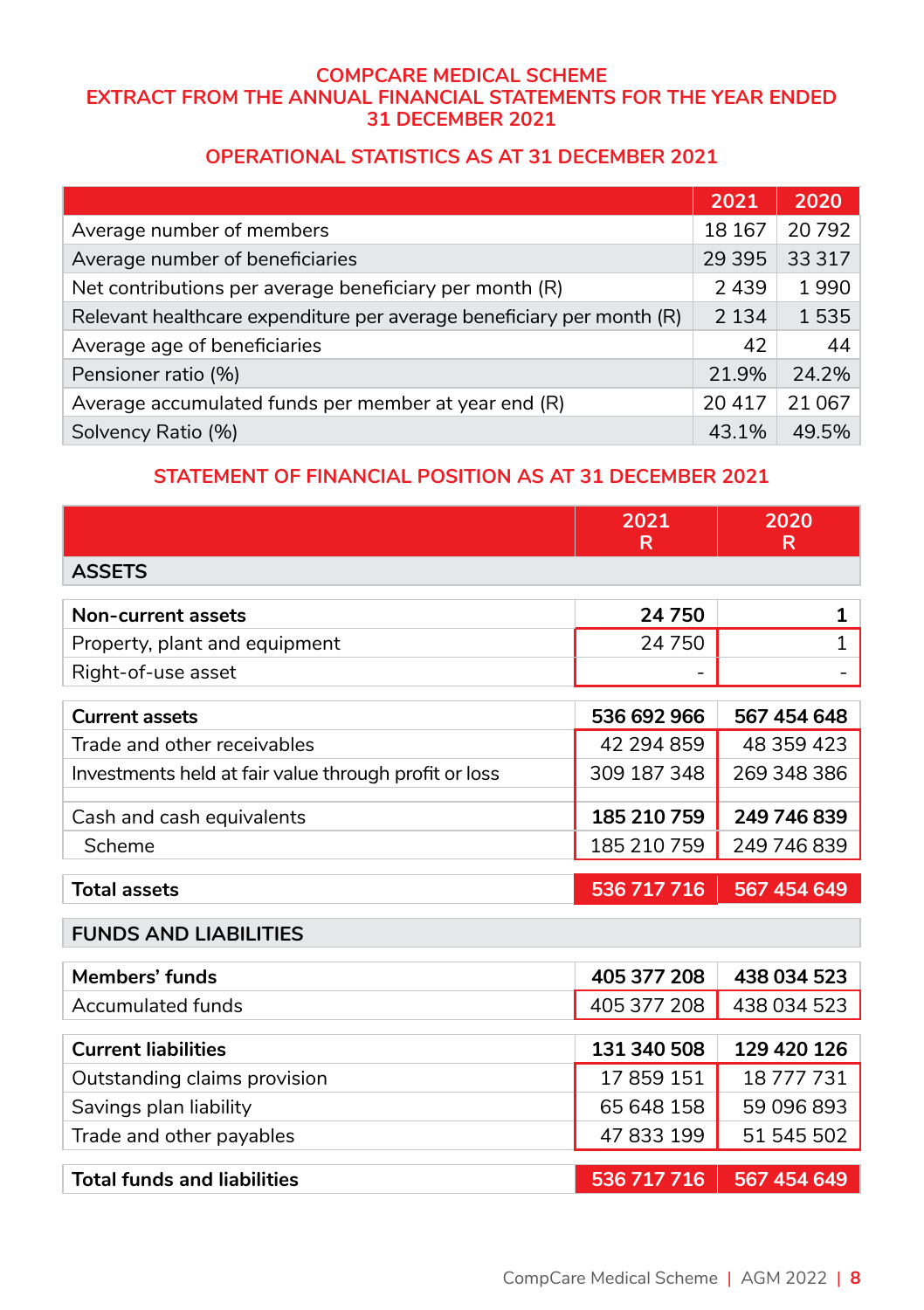# **COMPCARE MEDICAL SCHEME STATEMENT OF COMPREHENSIVE INCOME FOR THE YEAR ENDED 31 DECEMBER 2021**

|                                                    | 2021<br>R     | 2020<br>R     |  |
|----------------------------------------------------|---------------|---------------|--|
| <b>Risk contribution income</b>                    | 763 540 478   | 796 178 987   |  |
| Relevant healthcare expenditure                    | (750 157 710) | (650 899 678) |  |
| Net claims incurred                                | (730 423 646) | (629 086 142) |  |
| Claims incurred                                    | (733 024 030) | (626 200 185) |  |
| Third party claims (reversals)/recoveries          | 2 600 383     | (2885957)     |  |
| Managed healthcare services (no risk transfer)     | (19 544 373)  | (21 345 998)  |  |
| Net expense on risk transfer arrangements          | (189691)      | (467538)      |  |
| Risk transfer arrangement fees                     | (4790468)     | (5405116)     |  |
| Recoveries from risk transfer arrangements         | 4 600 777     | 4937578       |  |
| <b>Gross healthcare result</b>                     | 13 382 768    | 145 279 309   |  |
| Broker service fees                                | (9377809)     | (9589669)     |  |
| Administration expenditure                         | (87 721 373)  | (93 224 678)  |  |
| Net impairment losses on healthcare receivables    | (1572)        | (1972916)     |  |
| <b>Net healthcare result</b>                       | (83 717 940)  | 40 492 047    |  |
| Other income                                       | 53 020 623    | 9867917       |  |
| Investment income                                  | 52 595 386    | 7761725       |  |
| Sundry income                                      | 425 238       | 2 106 192     |  |
| Other expenditure                                  |               |               |  |
| Asset management fees                              | (1959998)     | (1794101)     |  |
| Interest expense                                   |               | (20 480)      |  |
| Net surplus for the year                           | (32657315)    | 48 545 382    |  |
| Total comprehensive (deficit)/surplus for the year | (32 657 315)  | 48 545 382    |  |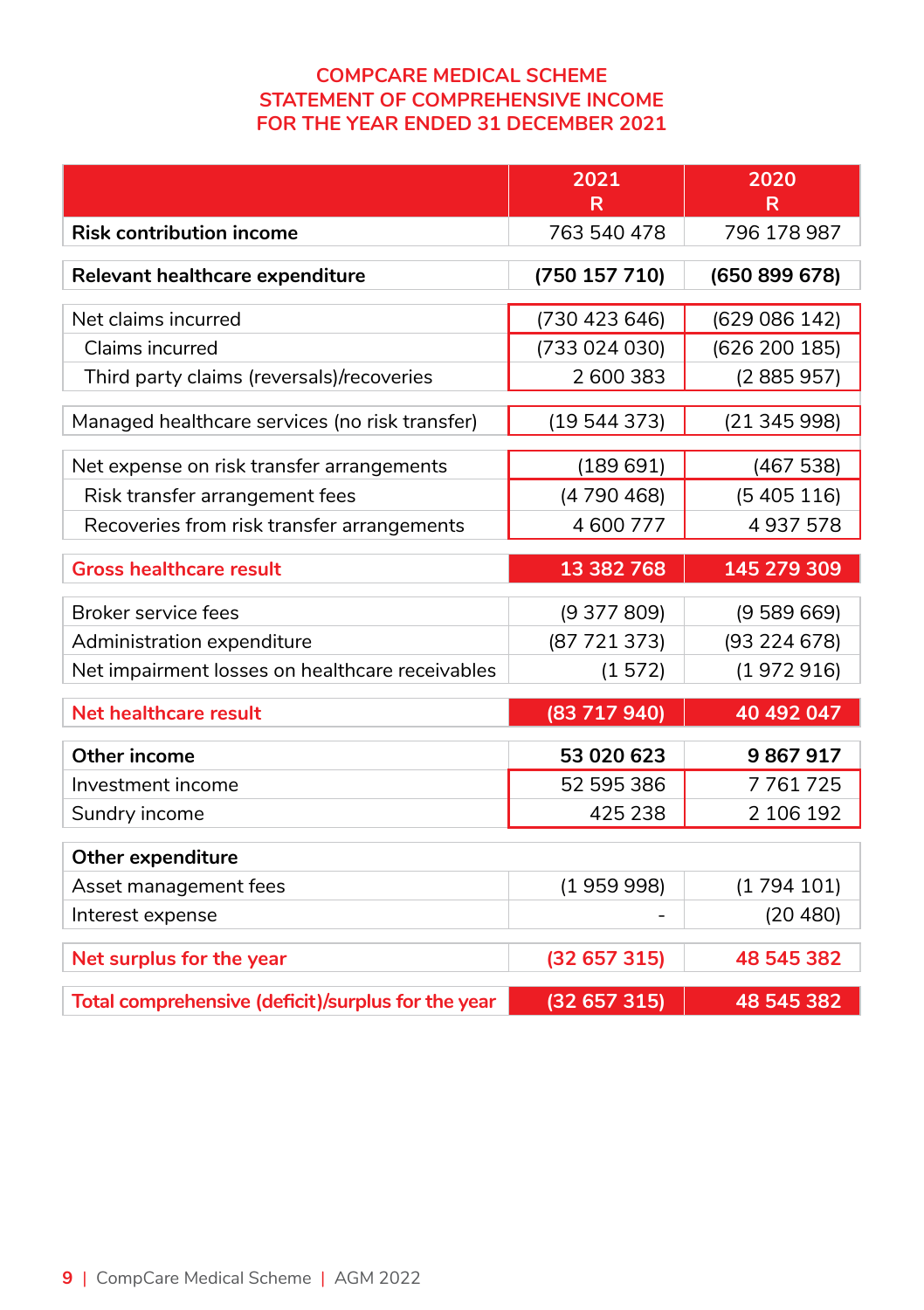# **COMPCARE MEDICAL SCHEME STATEMENT OF CHANGES IN FUNDS AND RESERVES FOR THE YEAR ENDED 31 DECEMBER 2021**

|                                                | <b>Accumulated</b><br>funds | <b>Amalgamation</b><br>reserve | <b>Total</b><br>members'<br>funds |
|------------------------------------------------|-----------------------------|--------------------------------|-----------------------------------|
|                                                | R                           | R                              | R                                 |
| <b>Balance at 1 January 2020</b>               | 135 255 579                 | 254 233 562                    | 389 489 141                       |
| Total comprehensive loss for the year          | 302 778 944                 | (254 233 562)                  | 48 545 382                        |
| Surplus for the year                           | 48 545 382                  |                                | 48 545 382                        |
| Amalgamation transfer of reserves<br>(Note 20) | 254 233 562                 | (254 233 562)                  |                                   |
| <b>Balance at 31 December 2020</b>             | 438 034 523                 |                                | 438 034 523                       |
| Total comprehensive surplus for the<br>year    | (32 657 315)                |                                | (32657315)                        |
| Deficit for the year                           | (32 657 315)                |                                | (32 657 315)                      |
| <b>Balance at 31 December 2021</b>             | 405 377 208                 |                                | 405 377 208                       |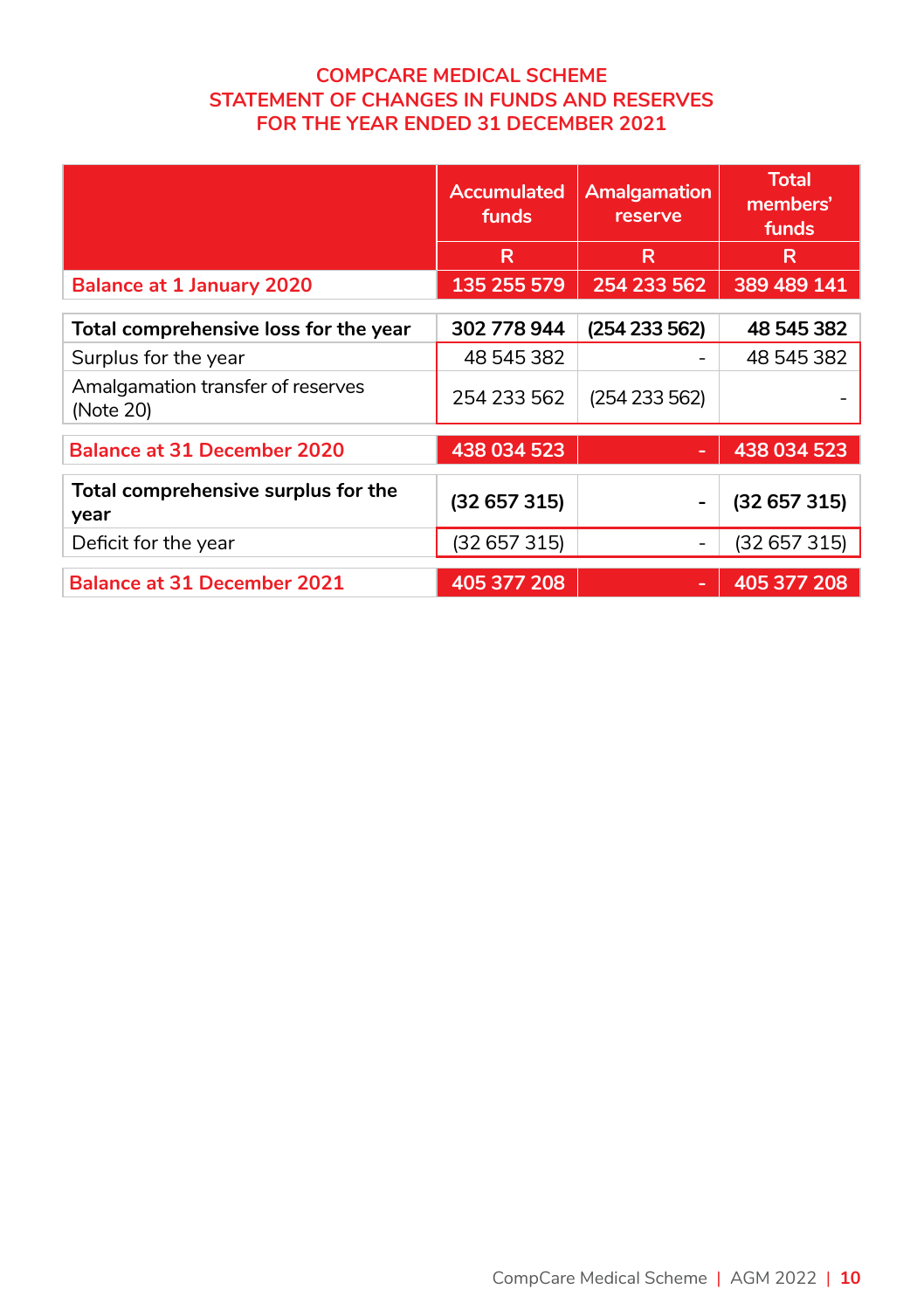# **COMPCARE MEDICAL SCHEME STATEMENT OF CASH FLOWS FOR THE YEAR ENDED 31 DECEMBER 2021**

|                                                                    | 2021<br>R     | <b>Restated 2020</b><br>R |  |
|--------------------------------------------------------------------|---------------|---------------------------|--|
| <b>Cash flows from operating activities</b>                        |               |                           |  |
| Cash receipts from members and providers                           | 817 458 993   | 877 836 945               |  |
| Cash receipts from members - contributions                         | 778 419 198   | 839 029 284               |  |
| Cash receipts from members and providers - other                   | 39 039 795    | 38 807 661                |  |
| Cash paid to providers and members                                 | (894 726 747) | (868 401 052)             |  |
| Cash paid to providers and members - claims                        | (794 246 149) | (759 139 950)             |  |
| Cash paid to providers and members -<br>non-healthcare expenditure | (97457370)    | (107 510 496)             |  |
| Cash paid to members - savings plan refunds                        | (3023228)     | (1750606)                 |  |
| Cash generated (utilised in)/from operating activities             | (77267754)    | 9 435 893                 |  |
| Interest paid                                                      |               | (20 480)                  |  |
| Net Cash generated (utilised in)/from operating activities         | (77267754)    | 9 4 1 5 4 1 3             |  |
| <b>Cash flows from investing activities</b>                        |               |                           |  |
| Interest and dividend income                                       | 18 125 010    | 18 206 407                |  |
| Disposal of property, plant and equipment                          |               | 153 624                   |  |
| Purchase of property, plant and equipment                          | (24749)       |                           |  |
| Purchase of investments                                            | (5368587)     | (34 245 050)              |  |
| Proceeds on disposal of investments                                |               | 76 845 427                |  |
| Cash generated (utilised in)/from investing activities             | 12 731 674    | 60 960 407                |  |
| <b>Cash flows from financing activities</b>                        |               |                           |  |
| Repayment of the lease liabilities                                 |               | (151 500)                 |  |
| Cash generated from/(utilised in) financing activities             |               | (151 500)                 |  |
| Net (decrease)/increase in cash and cash equivalents               | (64 536 080)  | 70 224 320                |  |
| Cash and cash equivalents at beginning of year                     | 249 746 839   | 179 522 519               |  |
| Cash and cash equivalents at end of year                           | 185 210 759   | 249 746 839               |  |
| Scheme                                                             | 185 210 759   | 249 746 839               |  |

**NB: Please note that a full set of the audited Annual Financial Statements and Auditor's Report are available on our website at www.compcare.co.za. A copy will be available at the Annual General Meeting.**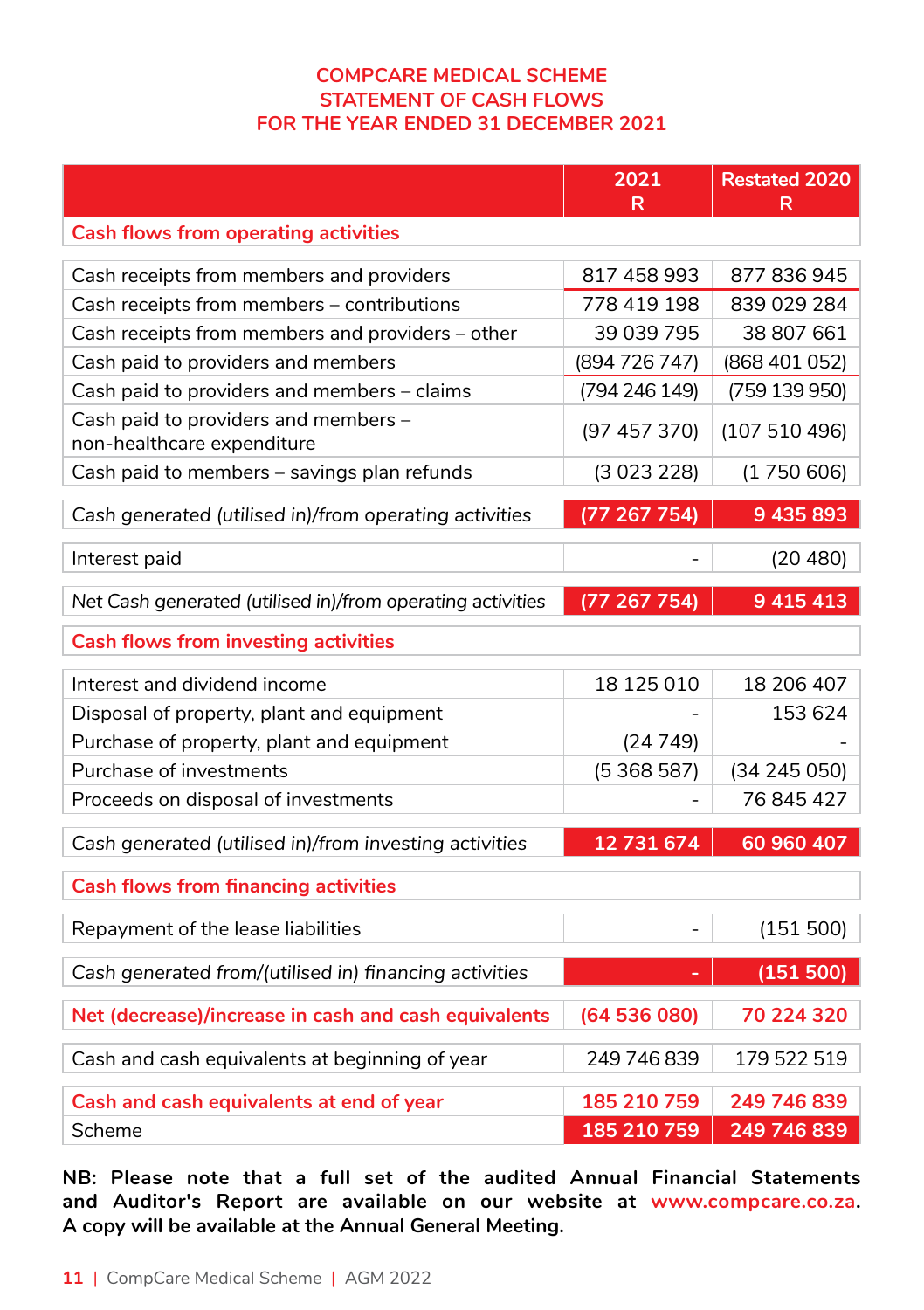#### **GOVERNANCE**

#### **IN TERMS OF RULE 20.19 OF THE COMPCARE MEDICAL SCHEME RULES THE FOLLOWING POLICIES MUST BE APPROVED BY MEMBERS AT THE ANNUAL GENERAL MEETING:**

#### **CompCare Medical Scheme: Remuneration Policy**

#### **1. OVERALL PURPOSE**

The remuneration philosophy is to reward individuals for their role and responsibilities on the CompCare Board of Trustees, in a fair, transparent and equitable manner.

The Remuneration Policy provides guidelines and procedures for the remuneration of the Board of Trustees and other Committee members of CompCare Medical Scheme.

#### **2. REMUNERATION STRUCTURE**

The fee structure recognises the contribution of Trustees and Board Committee members in terms of their knowledge, skills, and expertise and time commitments and includes the following elements:

- a) Trustees and Board Committee members are entitled to remuneration in respect of services rendered in their capacity as members of the Board or Board Committees as the case may be, which is reviewed on an annual basis.
- b) Trustees and Board Committee members are entitled to remuneration for meetings as called for by the Chairperson and/or Principal Officer.
- c) Trustee remuneration is based on a meeting fee for Board and Board Committee members as well as a monthly retainer fee for the Chairperson. The reason for the retainer is that the Chairperson of the Board is required to make additional preparations for Board Meetings and is expected to attend to various requirements between meetings as an inherent part of the role.
- d) Where Trustees and Board Committee members reside outside of a 50-kilometre radius and therefore need to travel to attend Scheme meetings, the Trustee or Board Committee member will qualify for travel, accommodation and subsistence costs where applicable as specified in the Travel Cost Allowance policy of the Scheme.
- e) Where Trustees and Board Committee members attend conferences or training events as part of their role and as prior approved by the Chairperson of the Scheme, the Scheme will pay the training provider's fees, as well as travel, accommodation and subsistence costs where applicable. The Scheme does not remunerate the Trustee or Board Committee member for attendance at such training events or conferences as this is considered to be part of the development of a Trustee/Committee member as part of his/her role.
- f) Independent Audit Committee members are appointed by the Board of Trustees and will be paid a market related fee, as set out in their appointment agreements.

The Board delegates responsibility for oversight of the Scheme's remuneration practices to the Remuneration Committee who will make recommendations to the Board regarding the remuneration strategy, policies and practices of the Scheme.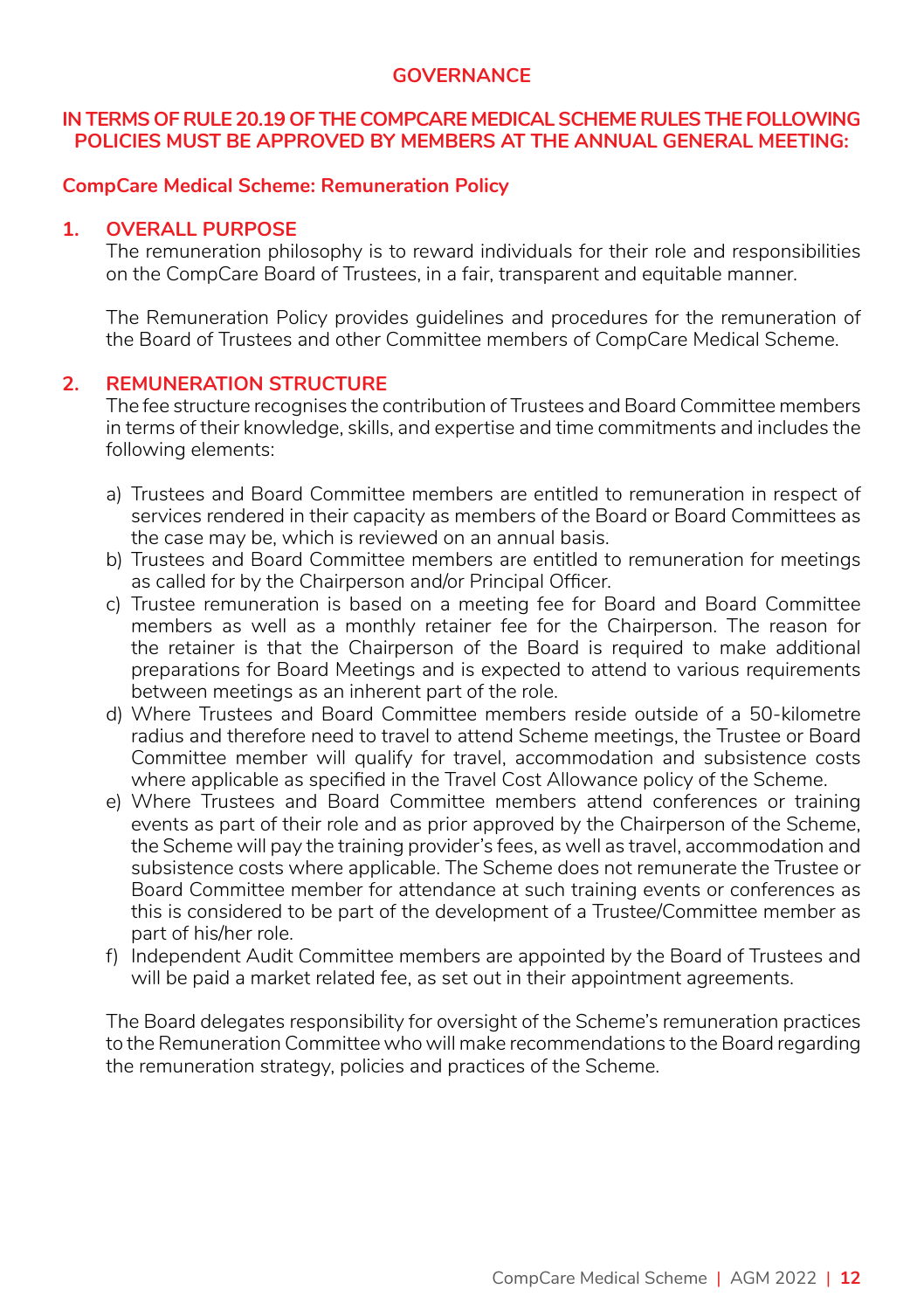# **3. THE REMUNERATION COMMITTEE**

- a) Is constituted of the Chairperson and Vice Chairperson of the Board of Trustees and an independent member of the Audit Committee, which ensures that the work of this Committee is free from conflict, which in turn provides a substantial degree of security for members.
- b) Acts under the delegated authority of the Board.
- c) Has a role to provide an independent influence on remuneration decisions made in respect of the Board and Board Committee members.
- d) Can also be assisted by independent remuneration advisors and experts when required.

#### **4. ATTENDANCE OF MEETINGS**

The Trustees or Committee members must be present at the meeting. If the meeting is conducted in-person, the Trustee or Committee member must physically be present. Should the meeting be conducted via any means of a digital platform, the Trustee or Committee member must be physically logged in for the whole duration of the meeting. Where the Trustee or Committee member has a choice to attend in person or digitally, the above will apply.

The Board may, subject to participation by sufficient members to form a quorum, discuss and resolve matters by telephone, electronic conferencing means or electronically via e-mail or a combination of the aforementioned upon request from the Chairperson and may adopt resolutions on that basis. The format of the meeting will be decided beforehand. Where it has been decided that a meeting will be in person, telephonic or electronic attendance will be accepted and remunerated where explicitly approved by the Chairperson, in order to achieve a quorum or if a critical matter needs to be discussed.

### **5. MEETING FEES**

A fee per meeting is the standard remuneration structure used for CompCare, and includes the following meetings:

#### **5.1. Board Meetings**

- a) In-person or Digital Platform: Meeting fee is 100% of the fee as approved at the Annual General Meeting.
- b) Fee covers attendance at meeting, preparation work and travel time.

#### **5.2 Annual General Meetings**

- a) No fee payable for attendance of the AGM.
- b) Travel to the AGM will be compensated for based on a fee for single day return travel (accommodation excluded).

#### **5.3 Sub-Committee Meetings**

In-person: Meeting fee is 100% of approved fee. Digital Platform: Meeting fee is 75% of approved fee.

- a) Clinical Sub-Committee.
- b) Marketing Sub-Committee.
- c) Finance Investment and Risk Committee.
- d) Any other meetings necessary and approved by the Board of Trustees.

#### **5.4 Audit Sub-Committee Meetings**

a) Trustee members As per 6.3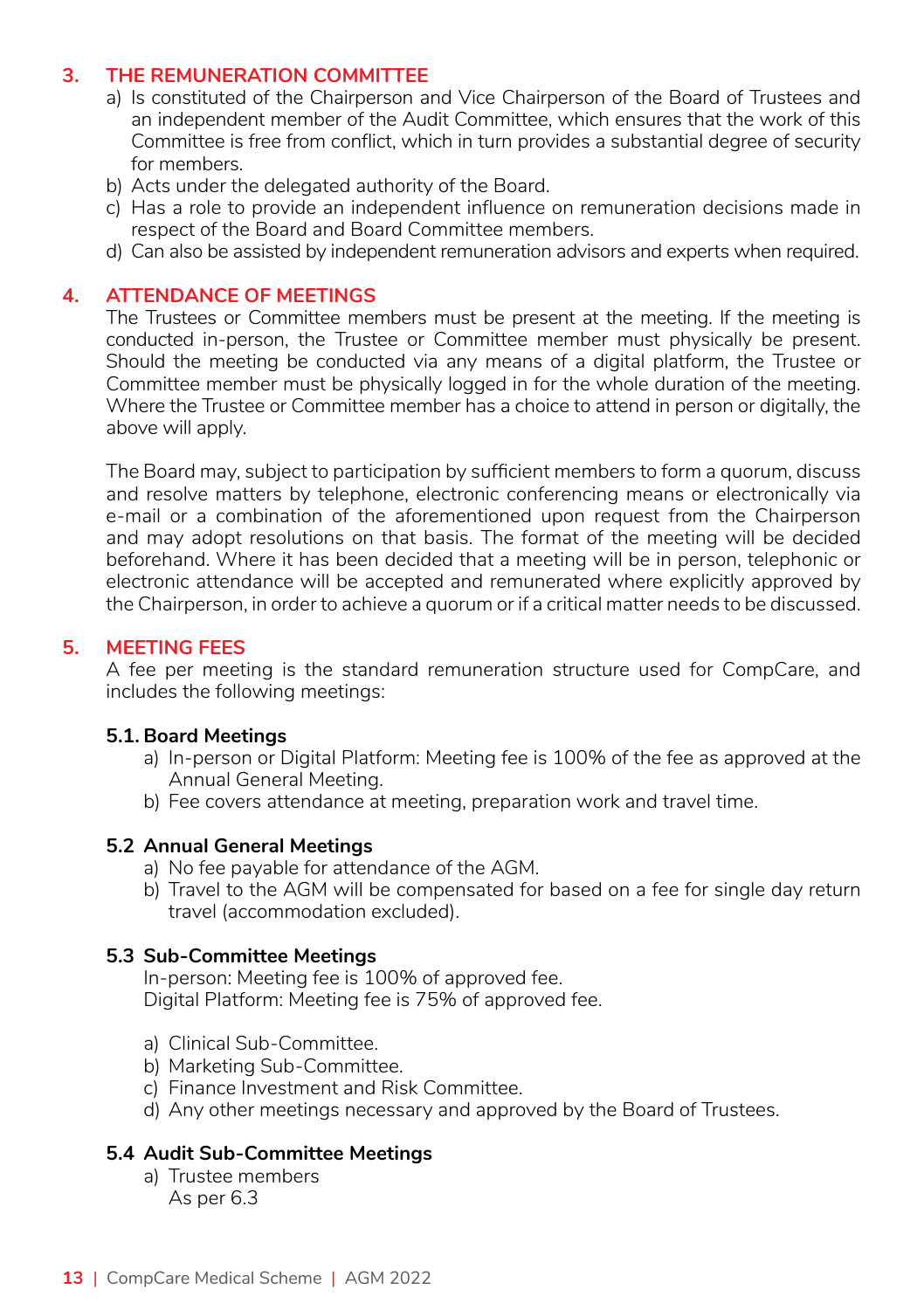b) Independent Audit Committee members Fee as set out in their appointment agreements Fee includes preparation work and travel time

#### **5.5 Annual Strategic and Risk Planning Meetings**

Fee covers attendance at meeting, preparation work and travel time

Any attendance at industry events, training sessions - other than those mentioned in point 3 above, or marketing events will not be remunerated but will be considered to be part of the development of a Trustee/Committee member as part of his/her role.

#### **6. GENERAL**

Where two sub-committee meetings or Board of Trustees meetings are held on the same day, Trustees will be remunerated for each meeting attended.

The Principal Officer will present the recommended fees for the following year to members present at the Annual General Meeting (AGM) for approval. After approval at the AGM, the approved fees will be ratified at the first Board of Trustees Meeting following the AGM. The fees will increase annually on 1 January.

#### **7. REIMBURSEMENTS**

Trustees or Board Committee members may be reimbursed for all reasonable expenses incurred by them in the performance of their duties as a Trustee.

In order to be reimbursed for travel expenses as per the Travel Cost Allowance policy , the Trustees or Board Committee members must submit all supporting documentation of the travel expenses he/she is claiming. Reimbursement payments are reviewed and approved by Principal Officer.

#### **8. PAYMENT OF FEES**

All fees shall be paid directly to the Trustee or Board Committee member into his/ her nominated bank account within 5 working days after the meeting, the details of which are to be provided by the Trustee or Board Committee member to the Scheme accountant and/or the Scheme Secretary.

This policy was approved by the Board of Trustees and signed by the Chairperson on behalf of the Board of Trustees and will be due for review in twelve months.

Signed at .................................................. on .................................................. 2022. **Honeydew 4 February**

Dolombal

......................................................... Chairperson of the Board of Trustees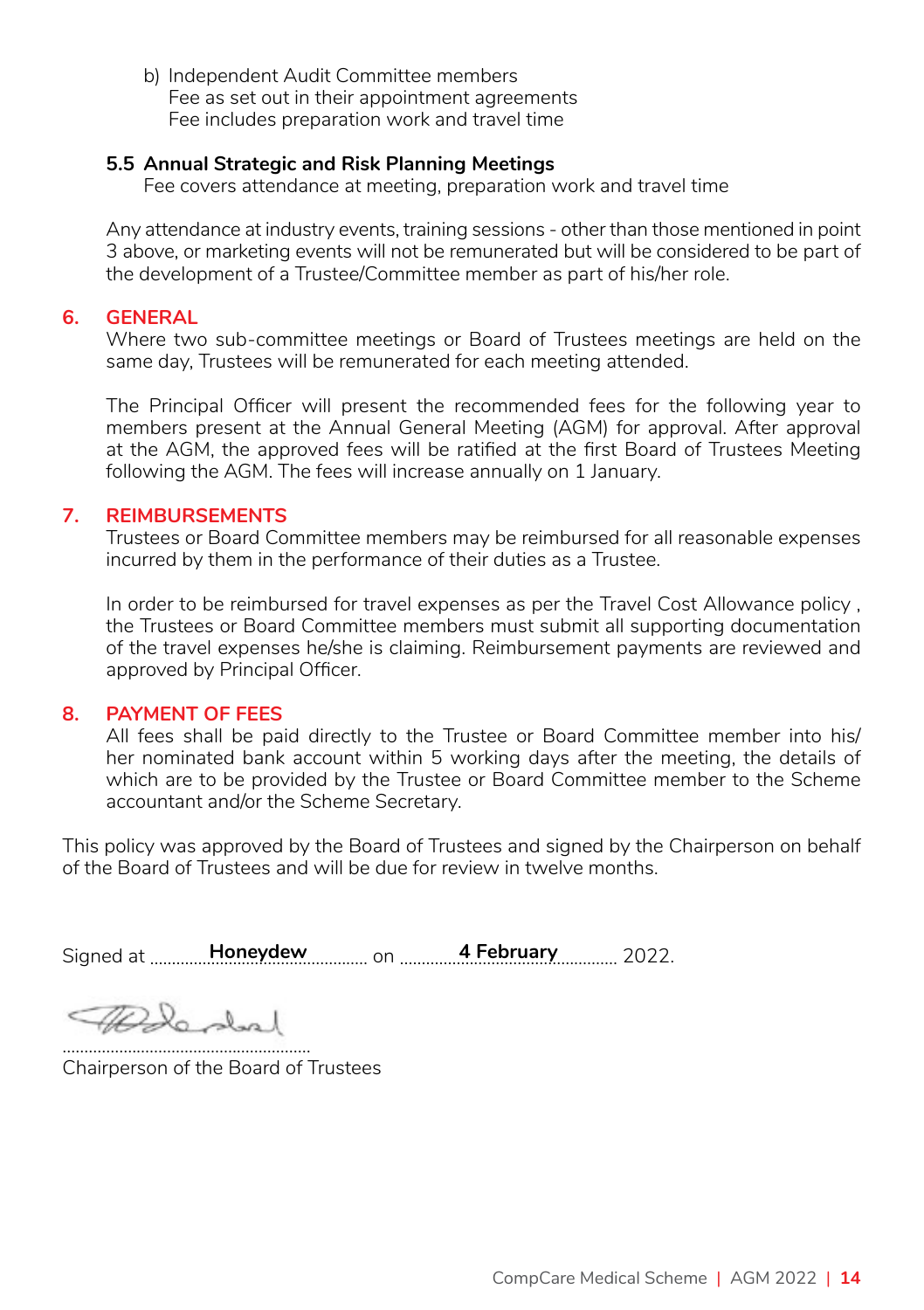#### **CompCare Medical Scheme: Travel Cost Allowance Policy for Trustees and Officers of the Scheme**

#### **1. OVERVIEW**

This Travel Cost Allowance Policy Document is applicable to all scheduled, official meetings of the Scheme. An official meeting is a Board, Sub-committee or Special/Ad-hoc meeting so called by the Chairperson of the Board.

Proof of payment for refund purposes is required (invoice, car parking ticket, flight confirmation, etc.).

## **2. IF A TRUSTEE TRAVELS BY AIR**

#### **2.1 Flights**

- 2.1.1 If Trustee make own booking, proof of payment must be submitted for refund
- 2.1.2 A Trustee can request assistance with a flight booking
- 2.1.3 A flight must be booked 2 weeks in advance for any pre-scheduled meeting as per the annual meeting calendar. For any ad-hoc meeting called, flights must be booked within 24 hours of the meeting confirmation
- 2.1.4 The booking of 1st class flights are not permitted and flights are limited to a maximum of R6 000 (including VAT) for a return flight
- 2.1.5 Any cost associated with a change in meetings at short notice will be carried by the Scheme

#### **2.2 Car rental**

- 2.2.1 If a Trustee makes own booking, proof of payment must be submitted for a refund
- 2.2.2 A Trustee can request assistance with a car rental booking
- 2.2.3 If more than one Trustee are traveling from the same area, flights must be coordinated
- 2.2.4 Only one rental car will be allowed for Trustees travelling from the same area, and traveling to the same venue
- 2.2.5 The car category booking should fall into class B

#### **2.3 Car parking**

- 2.3.1 Trustee to pay for parking and claim cost back
- 2.3.2 No VIP/Valet Parking
- 2.3.3 Should a Trustee wish to park in the VIP/Valet section, the applicable Airport rate for normal covered parking will be refunded

#### **2.4 Accommodation**

- 2.4.1 If a Trustee makes own booking, proof of payment must be submitted for refund
- 2.4.2 A Trustee can request assistance with accommodation booking
- 2.4.3 Accommodation limit of R1 500 per night including breakfast and VAT

#### **2.5 Dinner**

2.5.1 A Trustee will receive maximum of R280.00 per person per night for Dinner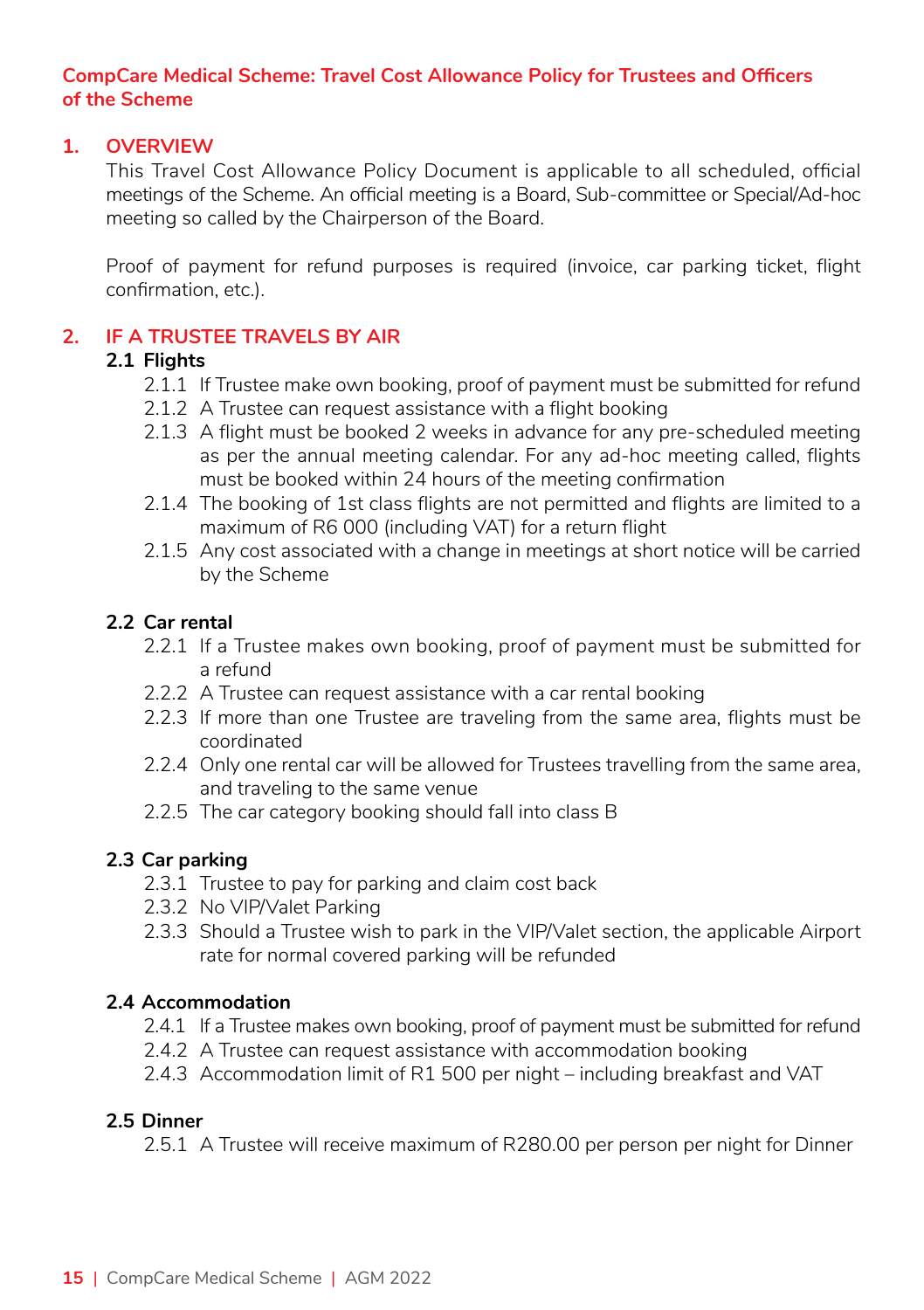# **3. IF A TRUSTEE TRAVELS BY ROAD**

# **3.1 Travel cost**

The Trustee will be refunded at the AA Rate, as at the time that the costs are incurred.

This policy was approved by the Board of Trustees and signed by the Chairperson on behalf of the Board of Trustees and will be due for review in twelve months.

Signed at .................................................. on .................................................. 2022. **Honeydew 4 February**

Polendad

......................................................... Chairperson of the Board of Trustees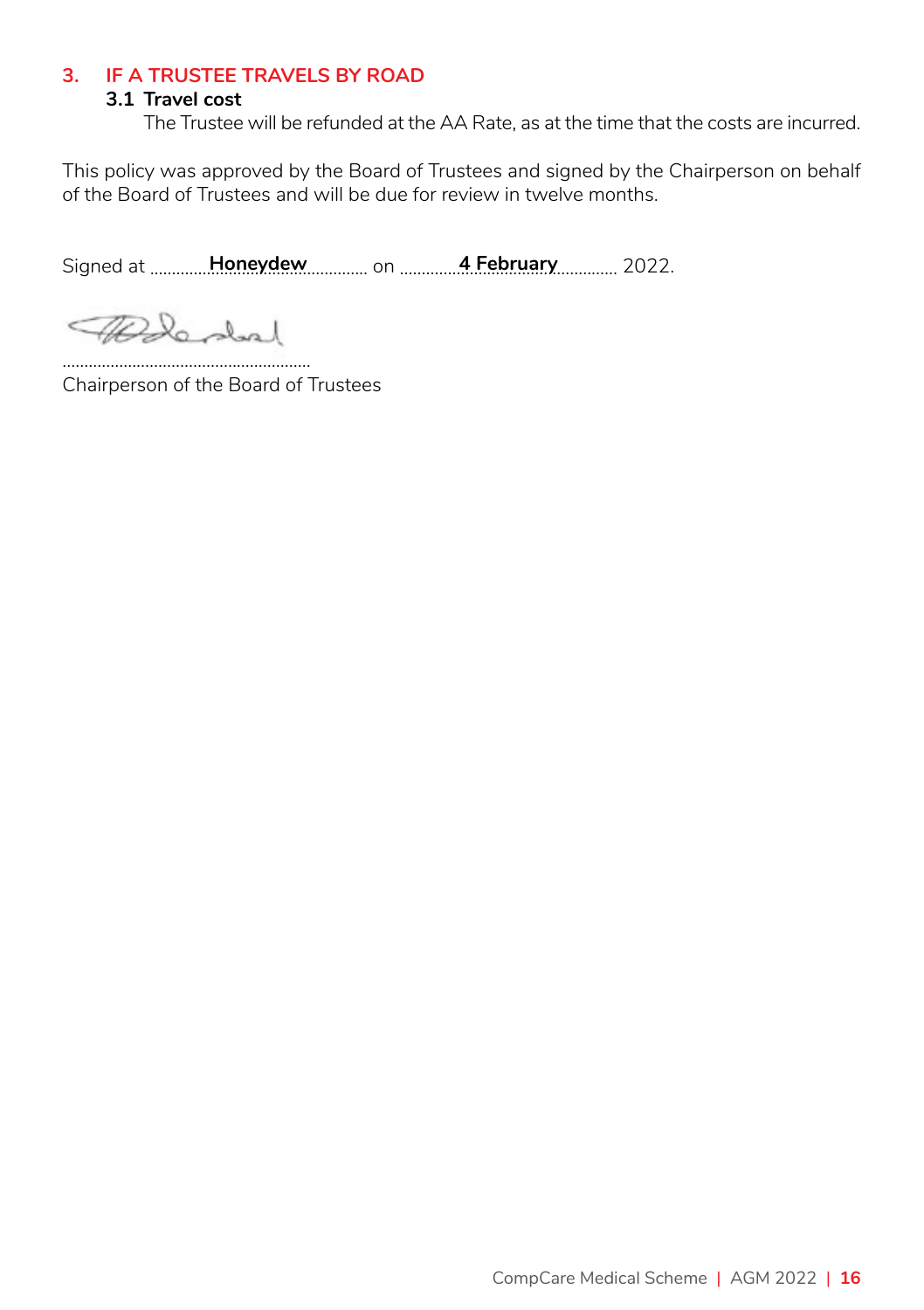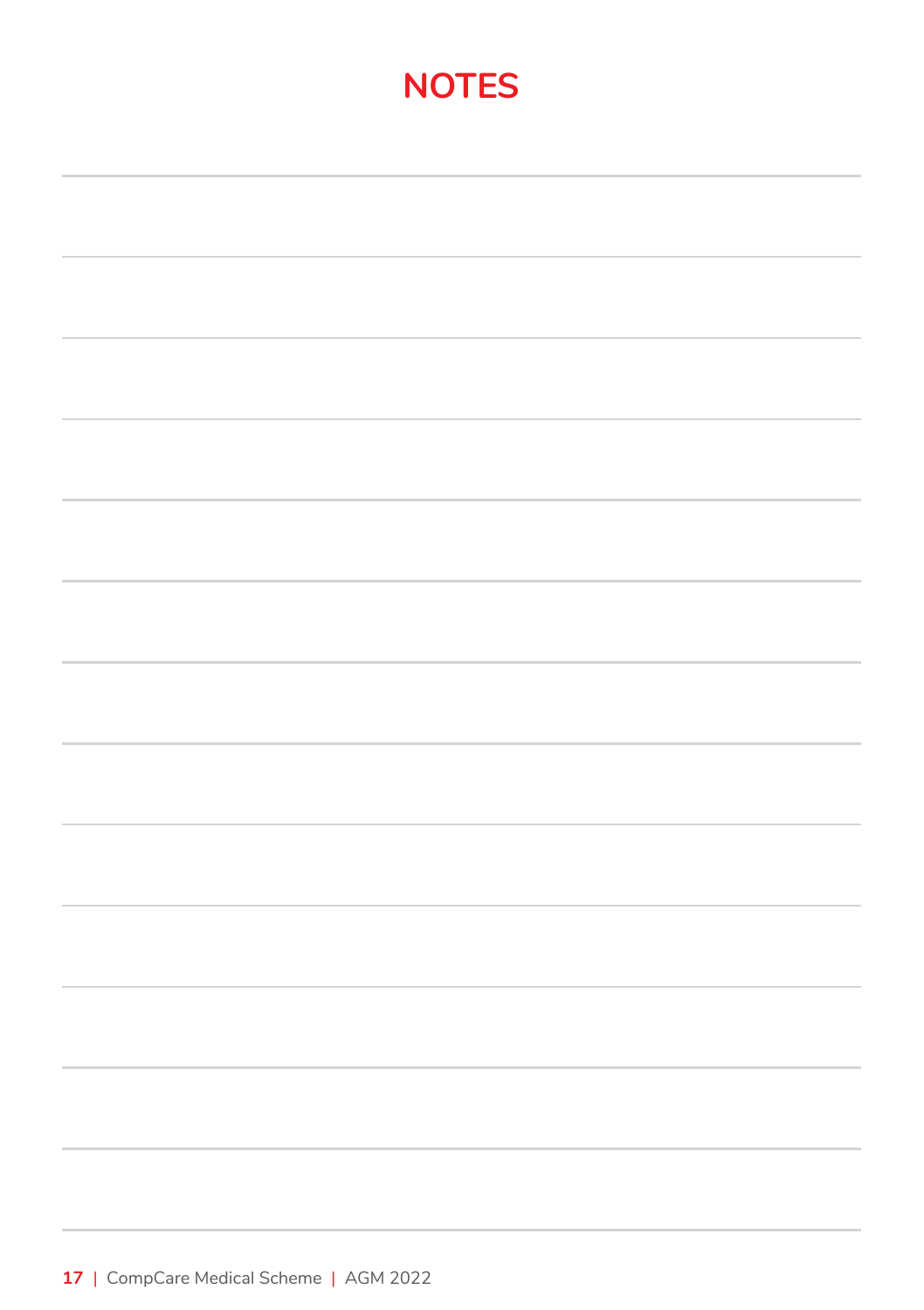CompCare Medical Scheme | AGM 2022 | **18**